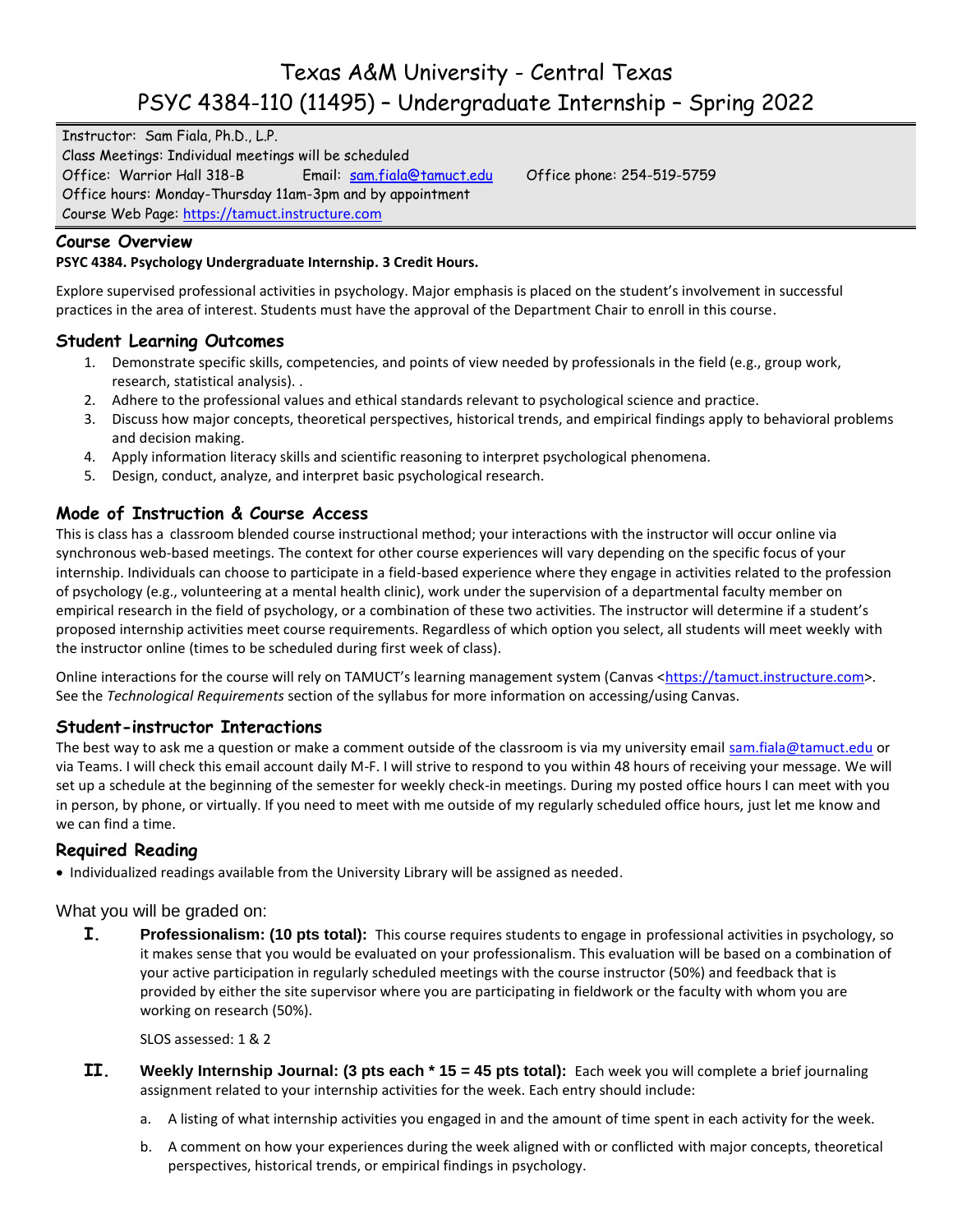- c. A brief reflection on what went well for the week in your internship activities.
- d. A brief reflection on what challenges you faced for the week in your internship activities.

SLOS assessed: 1, 3, & 4

**III. Initial Internship Reflection (10 pts total):** At the beginning of the semester you will write a brief essay on what you expect to experience and learn from your internship activities. Prompts for this essay will be provided in Canvas for the different types of internship activities. Grade will be based on depth of thought and quality of writing.

SLOs assessed: 1

**IV. Midterm Internship Reflection (15 pts total):** Just before spring break you will write another essay reflecting on what you have learned/experienced up to this point in the semester. Prompts for this essay will be provided in Canvas for the different types of internship activities. Grade will be based on depth of thought and quality of writing.

SLOs assessed: 1 & 2

**V. Final Internship Reflection: (20 pts total):** At the end of the semester you will write one more reflection essay. In this final essay you should reflect on what you learned/experienced and make explicit connections to major concepts, theoretical perspectives, historical trends, or empirical findings in psychology. Prompts for this essay will be provided in Canvas for the different types of internship activities. Grade will be based on depth of thought and quality of writing.

SLOs assessed: 1 & 2

| Grading                 |     |  |
|-------------------------|-----|--|
| Professionalism         | 10  |  |
| Weekly Journal (15 x 3) | 45  |  |
| Initial Reflection      | 10  |  |
| Midterm Reflection      | 15  |  |
| <b>Final Reflection</b> | 20  |  |
| TOTAL                   | 100 |  |

| $90-100%$                 | $80 - 89%$               | 70-79 %               | $60 - 69%$           | F (560%)                                    |  |
|---------------------------|--------------------------|-----------------------|----------------------|---------------------------------------------|--|
| <b>Mastery of content</b> | Above average            | Average understanding | <b>Below average</b> | <b>Failure to</b>                           |  |
|                           | understanding of content | of content            |                      | understanding of content understand content |  |

**\*\*Note: Do not trust Canvas to calculate your grade for you. If you are unable to do the calculations yourself, I will be glad to teach you how to calculate your grade.\*\***

## **Late work policy**

Assignments will have due dates posted in Canvas (typically Sunday evenings 11:59pm). Late penalty is 10% per day that an assignment is submitted late. If significant (documented) life events (e.g., illness) interfere with your ability to meet a deadline, you and the instructor will discuss whether late submission will result in loss of points. The final decision will be made by the instructor.

## **Some Thoughts About This Course**

What an exciting opportunity. This course allows you the opportunity to begin applying the skills/knowledge you have learned in your previous coursework. There is significant flexibility in the design of this course; consequently, it is less structured than many other courses. This gives you great freedom but it also calls for you to take greater responsibility for your learning than you may have been required to do in the past. If at any point you are feeling lost or are unsure about what you should be doing, don't hesitate to raise those questions in our regular meetings or via email.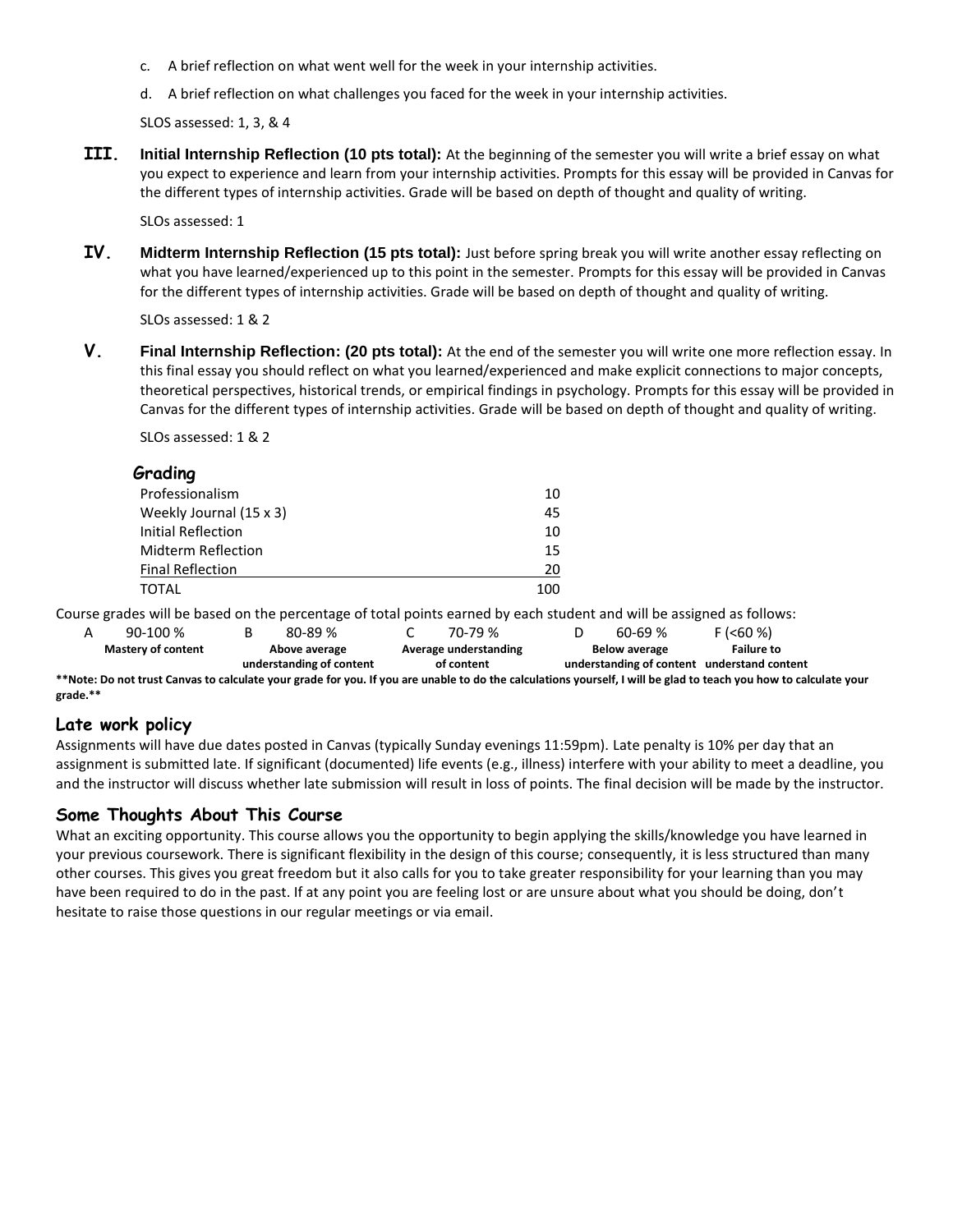## **COURSE CALENDAR**

| <b>WEEK</b>                 | <b>ACTIVITY</b>                                   | TURN IN BY SUNDAY 11:59PM     |  |  |  |  |  |
|-----------------------------|---------------------------------------------------|-------------------------------|--|--|--|--|--|
| WEEK 1                      | Initial meeting (confirm approval of activities); | Journal-1                     |  |  |  |  |  |
| <b>JAN 17</b>               | Internship activities (8 hours)                   |                               |  |  |  |  |  |
| WEEK <sub>2</sub>           | Regular meeting;                                  | Journal-2;                    |  |  |  |  |  |
| <b>JAN 24</b>               | Internship activities (8 hours)                   | <b>INITIAL REFLECTION</b>     |  |  |  |  |  |
| WEEK <sub>3</sub>           | Regular meeting;                                  | Journal-3                     |  |  |  |  |  |
| <b>JAN 31</b>               | Internship activities (8 hours)                   |                               |  |  |  |  |  |
| WEEK <sub>4</sub>           | Regular meeting;                                  | Journal-4                     |  |  |  |  |  |
| FEB <sub>7</sub>            | Internship activities (8 hours)                   |                               |  |  |  |  |  |
| WEEK5                       | Regular meeting;                                  | Journal-5                     |  |  |  |  |  |
| FEB <sub>14</sub>           | Internship activities (8 hours)                   |                               |  |  |  |  |  |
| WEEK <sub>6</sub>           | Regular meeting;                                  | Journal-6                     |  |  |  |  |  |
| FEB <sub>21</sub>           | Internship activities (8 hours)                   |                               |  |  |  |  |  |
| WEEK 7                      | Regular meeting;                                  | Journal-7                     |  |  |  |  |  |
| FEB <sub>28</sub>           | Internship activities (8 hours)                   |                               |  |  |  |  |  |
| WEEK 8                      | Regular meeting;                                  | Journal-8;                    |  |  |  |  |  |
| MAR <sub>7</sub>            | Internship activities (8 hours)                   | <b>MIDTERM REFLECTION</b>     |  |  |  |  |  |
| WEEK <sub>9</sub>           |                                                   | <b>Spring Break</b>           |  |  |  |  |  |
| <b>MAR 14</b>               |                                                   |                               |  |  |  |  |  |
| WEEK 10                     | Regular meeting;                                  | Journal-9                     |  |  |  |  |  |
| MAR 21                      | Internship activities (8 hours)                   |                               |  |  |  |  |  |
| WEEK 11                     | Regular meeting;                                  | Journal-10                    |  |  |  |  |  |
| <b>MAR 28</b>               | Internship activities (8 hours)                   |                               |  |  |  |  |  |
| WEEK12                      | Regular meeting;                                  | Journal-11                    |  |  |  |  |  |
| APR 4                       | Internship activities (8 hours)                   |                               |  |  |  |  |  |
| WEEK 13                     | Regular meeting;                                  | Journal-12                    |  |  |  |  |  |
| <b>APR 11</b>               | Internship activities (8 hours)                   |                               |  |  |  |  |  |
| WEEK 14                     | Regular meeting;                                  | Journal-13                    |  |  |  |  |  |
| <b>APR 18</b>               | Internship activities (8 hours)                   |                               |  |  |  |  |  |
| WEEK 15                     | Regular meeting;                                  | Journal-14                    |  |  |  |  |  |
| <b>APR 25</b>               | Internship activities (8 hours)                   |                               |  |  |  |  |  |
| WEEK 16                     | Final meeting;                                    | Journal-15                    |  |  |  |  |  |
| MAY 2                       | Internship activities (8 hours)                   |                               |  |  |  |  |  |
| WEEK 17<br>MAY <sub>9</sub> |                                                   | FINAL REFLECTION (DUE FRIDAY) |  |  |  |  |  |

**###large portions of this syllabus were blatantly pirated from a wide variety of sources ### #Professor reserves the right to amend the syllabus at any time#**

#### **SAFEZONE**

#### **Emergency Warning System for Texas A&M University-Central Texas**

SafeZone provides a public safety application that gives you the ability to call for help with the push of a button. It also provides Texas A&M University-Central Texas the ability to communicate emergency information quickly via push notifications, email, and text messages. All students automatically receive email and text messages via their myCT accounts.

Downloading SafeZone allows access to push notifications and enables you to connect directly for help through the app.

You can download SafeZone from the app store and use your myCT credentials to log in. If you would like more information, you can visit the **SafeZone** website [www.safezoneapp.com].

To register SafeZone on your phone, please follow these 3 easy steps*:*

- 1. Download the SafeZone App from your phone store using the link below:
	- o [iPhone/iPad:](https://apps.apple.com/app/safezone/id533054756) [https://apps.apple.com/app/safezone/id533054756]
	- o [Android Phone / Tablet](https://play.google.com/store/apps/details?id=com.criticalarc.safezoneapp) [https://play.google.com/store/apps/details?id=com.criticalarc.safezoneapp]
- 2. Launch the app and enter your myCT email address (e.g. {name}@tamuct.edu)

Complete your profile and accept the terms of service.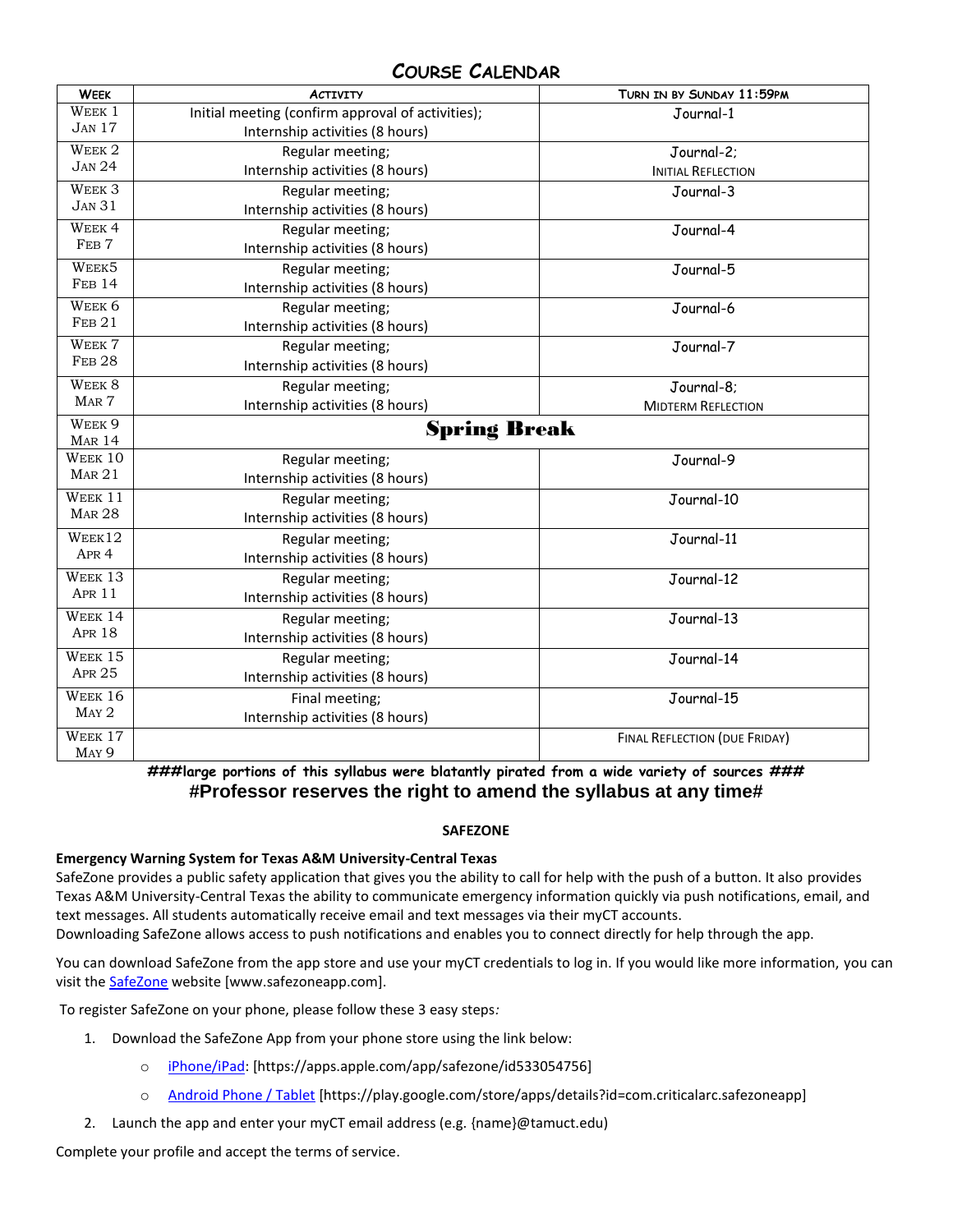#### **TECHNOLOGY REQUIREMENTS AND SUPPORT**

#### **Technology Requirements**

This course will use the A&M-Central Texas Instructure Canvas learning management system. **We strongly recommend the latest versions of Chrome or Firefox browsers. Canvas no longer supports any version of Internet Explorer.**

Logon to A&M-Central Texas Canvas [https://tamuct.instructure.com/] or access Canvas through the TAMUCT Online link in myCT [https://tamuct.onecampus.com/]. You will log in through our Microsoft portal.

Username: Your MyCT email address. Password: Your MyCT password

#### **Canvas Support**

Use the Canvas Help link, located at the bottom of the left-hand menu, for issues with Canvas. You can select "Chat with Canvas Support," submit a support request through "Report a Problem," or call the Canvas support line: 1-844-757-0953.

For issues related to course content and requirements, contact your instructor.

#### **Online Proctored Testing**

A&M-Central Texas uses Proctorio for online identity verification and proctored testing. This service is provided at no direct cost to students. If the course requires identity verification or proctored testing, the technology requirements are: Any computer meeting the minimum computing requirements, plus web camera, speaker, and microphone (or headset). Proctorio also requires the Chrome web browser with their custom plug in.

#### **Other Technology Support**

For log-in problems, students should contact Help Desk Central, 24 hours a day, 7 days a week

Email: [helpdesk@tamu.edu](mailto:helpdesk@tamu.edu)

Phone: (254) 519-5466

*.*

[Web Chat:](http://hdc.tamu.edu/) [http://hdc.tamu.edu]

*Please let the support technician know you are an A&M-Central Texas student.*

#### **UNIVERSITY RESOURCES, PROCEDURES, AND GUIDELINES**

#### **Drop Policy**

If you discover that you need to drop this class, you must complete the [Drop Request](https://dynamicforms.ngwebsolutions.com/casAuthentication.ashx?InstID=eaed95b9-f2be-45f3-a37d-46928168bc10&targetUrl=https%3A%2F%2Fdynamicforms.ngwebsolutions.com%2FSubmit%2FForm%2FStart%2F53b8369e-0502-4f36-be43-f02a4202f612) Dynamic Form through Warrior Web.

[https://dynamicforms.ngwebsolutions.com/casAuthentication.ashx?InstID=eaed95b9-f2be-45f3-a37d-46928168bc10&targetUrl=https%3A%2F%2Fdynamicforms.ngwebsolutions.com%2FSubmit%2FForm%2FStart%2F53b8369e-0502- 4f36-be43-f02a4202f612].

Faculty cannot drop students; this is always the responsibility of the student. The Registrar's Office will provide a deadline on the Academic Calendar for which the form must be completed. Once you submit the completed form to the Registrar's Office, you must go into Warrior Web and confirm that you are no longer enrolled. If you still show as enrolled, FOLLOW-UP with the Registrar's Office immediately. You are to attend class until the procedure is complete to avoid penalty for absence. Should you miss the drop deadline or fail to follow the procedure, you will receive an F in the course, which may affect your financial aid and/or VA educational benefits.

#### **Academic Integrity**

Texas A&M University-Central Texas values the integrity of the academic enterprise and strives for the highest standards of academic conduct. A&M-Central Texas expects its students, faculty, and staff to support the adherence to high standards of personal and scholarly conduct to preserve the honor and integrity of the creative community. Any deviation by students from this expectation may result in a failing grade for the assignment and potentially a failing grade for the course. All academic misconduct concerns will be referred to the Office of Student Conduct. When in doubt on collaboration, citation, or any issue, please contact your instructor before taking a course of action.

For more [information](https://nam04.safelinks.protection.outlook.com/?url=https%3A%2F%2Fwww.tamuct.edu%2Fstudent-affairs%2Fstudent-conduct.html&data=04%7C01%7Clisa.bunkowski%40tamuct.edu%7Ccfb6e486f24745f53e1a08d910055cb2%7C9eed4e3000f744849ff193ad8005acec%7C0%7C0%7C637558437485252160%7CUnknown%7CTWFpbGZsb3d8eyJWIjoiMC4wLjAwMDAiLCJQIjoiV2luMzIiLCJBTiI6Ik1haWwiLCJXVCI6Mn0%3D%7C1000&sdata=yjftDEVHvLX%2FhM%2FcFU0B99krV1RgEWR%2BJ%2BhvtoR6TYk%3D&reserved=0) regarding the Student Conduct process, [https://www.tamuct.edu/student-affairs/student-conduct.html].

If you know of potential honor violations by other students, you may submit a [report,](https://nam04.safelinks.protection.outlook.com/?url=https%3A%2F%2Fcm.maxient.com%2Freportingform.php%3FTAMUCentralTexas%26layout_id%3D0&data=04%7C01%7Clisa.bunkowski%40tamuct.edu%7Ccfb6e486f24745f53e1a08d910055cb2%7C9eed4e3000f744849ff193ad8005acec%7C0%7C0%7C637558437485262157%7CUnknown%7CTWFpbGZsb3d8eyJWIjoiMC4wLjAwMDAiLCJQIjoiV2luMzIiLCJBTiI6Ik1haWwiLCJXVCI6Mn0%3D%7C1000&sdata=CXGkOa6uPDPX1IMZ87z3aZDq2n91xfHKu4MMS43Ejjk%3D&reserved=0) [https://cm.maxient.com/reportingform.php?TAMUCentralTexas&layout\_id=0].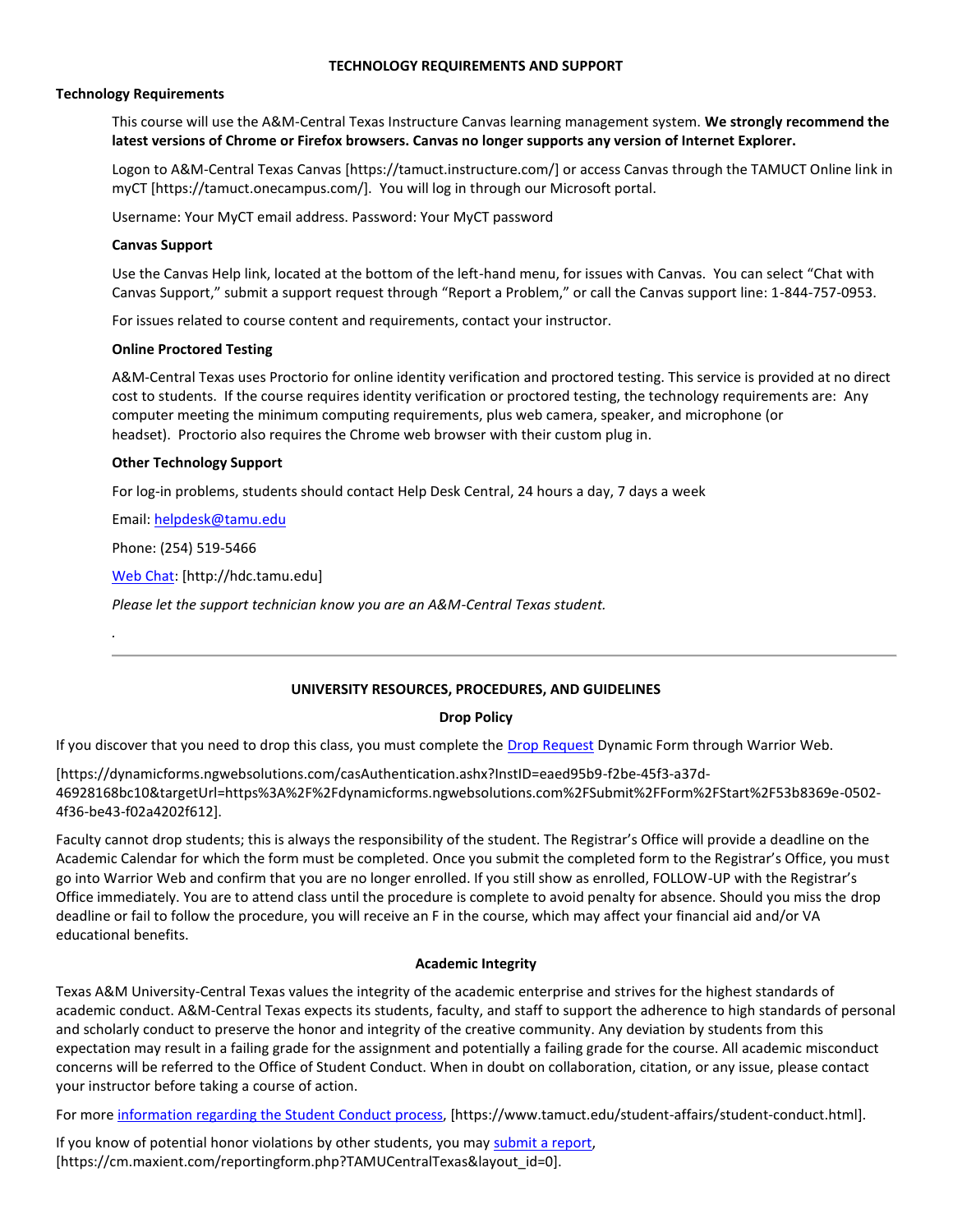My interactions with you are based on an expectation of mutual trust and honor. You are required to do your own work on exams and assignments (unless I explicitly say otherwise) and to appropriately credit sources when submitting written assignments. Violation of this trust will result in an F in this course, and you will be reported to Student Services for violating the Academic Integrity policy.

#### **Academic Accommodations**

At Texas A&M University-Central Texas, we value an inclusive learning environment where every student has an equal chance to succeed and has the right to a barrier-free education. The Office of Access and Inclusion is responsible for ensuring that students with a disability receive equal access to the university's programs, services and activities. If you believe you have a disability requiring reasonable accommodations, please contact the Office of Access and Inclusion, WH-212; or call (254) 501-5836. Any information you provide is private and confidential and will be treated as such.

For more information, please visit our **Access & Inclusion** Canvas page (log-in required) [https://tamuct.instructure.com/courses/717]

#### **Important information for Pregnant and/or Parenting Students**

Texas A&M University-Central Texas supports students who are pregnant and/or parenting. In accordance with requirements of Title IX and related guidance from US Department of Education's Office of Civil Rights, the Dean of Student Affairs' Office can assist students who are pregnant and/or parenting in seeking accommodations related to pregnancy and/or parenting. Students should seek out assistance as early in the pregnancy as possible. For more information, please visit [Student Affairs](https://www.tamuct.edu/student-affairs/pregnant-and-parenting-students.html) [https://www.tamuct.edu/student-affairs/pregnant-and-parenting-students.html]. Students may also contact the institution's Title IX Coordinator. If you would like to read more about these [requirements and guidelines](http://www2.ed.gov/about/offices/list/ocr/docs/pregnancy.pdf) online, please visit the website [http://www2.ed.gov/about/offices/list/ocr/docs/pregnancy.pdf].

Title IX of the Education Amendments Act of 1972 prohibits discrimination on the basis of sex and gender–including pregnancy, parenting, and all related conditions. A&M-Central Texas is able to provide flexible and individualized reasonable accommodation to pregnant and parenting students. All pregnant and parenting students should contact the Associate Dean in the Division of Student Affairs at (254) 501-5909 to seek out assistance. Students may also contact the University's Title IX Coordinator.

#### **Tutoring**

Tutoring is available to all A&M-Central Texas students, on a remote online basis. Visit the Academic Support Community in Canvas Tutoring is available to all A&M-Central Texas students, both virtually and in-person. Student success coaching is available online upon request.

If you have a question, are interested in becoming a tutor, or in need of success coaching contact the Warrior Center for Student Success, Equity and Inclusion at (254) 501-5836, visit the Warrior Center at 212 Warrior Hall, or by emailing [WarriorCenter@tamuct.edu.](mailto:WarriorCenter@tamuct.edu)

To schedule tutoring sessions and view tutor availability, please visit [Tutor Matching](https://tutormatchingservice.com/TAMUCT)  [Services](https://tutormatchingservice.com/TAMUCT) [https://tutormatchingservice.com/TAMUCT] or visit the Tutoring Center in 111 Warrior Hall.

Chat live with a remote tutor 24/7 for almost any subject from on your computer! Tutor.com is an online tutoring platform that enables A&M-Central Texas students to log in and receive online tutoring support at no additional cost. This tool provides tutoring in over 40 subject areas except writing support. Access Tutor.com through Canvas.

#### **University Writing Center**

University Writing Center: Located in Warrior Hall 416, the University Writing Center (UWC) at Texas A&M University–Central Texas (A&M–Central Texas) is a free service open to all A&M–Central Texas students. For the Spring 2022 semester, the hours of operation are from 10:00 a.m.-5:00 p.m. Monday thru Thursday in Warrior Hall 416 (with online tutoring available every hour as well) with satellite hours available online only Monday thru Thursday from 6:00-9:00 p.m. and Saturday 12:00-3:00 p.m.

Tutors are prepared to help writers of all levels and abilities at any stage of the writing process. While tutors will not write, edit, or grade papers, they will assist students in developing more effective composing practices. By providing a practice audience for students' ideas and writing, our tutors highlight the ways in which they read and interpret students' texts, offering guidance and support throughout the various stages of the writing process. In addition, students may work independently in the UWC by checking out a laptop that runs the Microsoft Office suite and connects to WIFI, or by consulting our resources on writing, including all of the relevant style guides. Whether you need help brainstorming ideas, organizing an essay, proofreading, understanding proper citation practices, or just want a quiet place to work, the UWC is here to help!